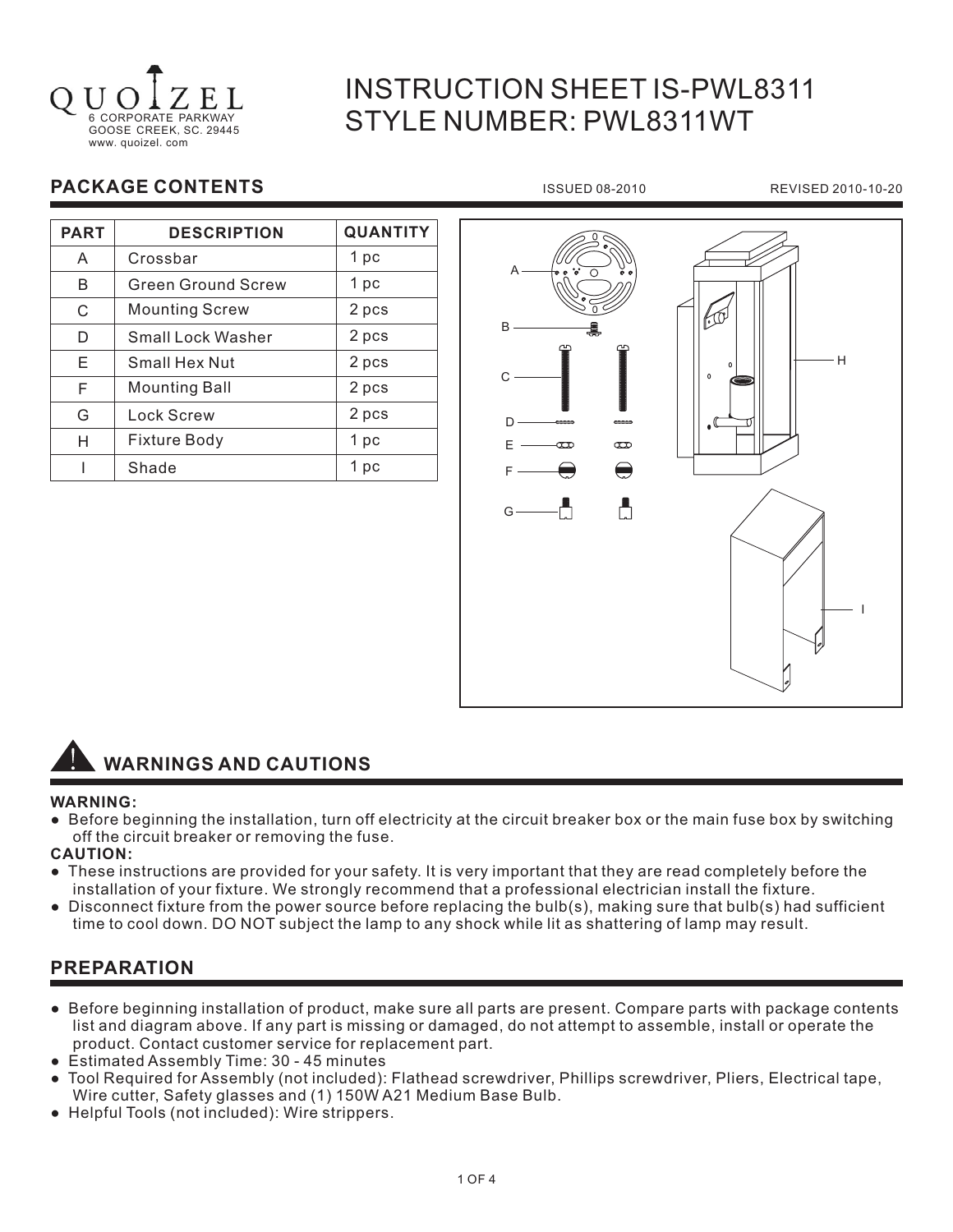### **STEP 1:**

- a. Screw the Mounting Screws into the Crossbar,place the Lock Washers over the Mounting Screws and thread the Hex Nuts onto the Mounting Screws as shown. Secure the position of the Mounting Screws by tightening the Hex Nuts against the Crossbar .
- b. Secure the Crossbar to the Outlet Box with Outlet Box Screws .



# **STEP 2:**

- \* Use Wire Connectors (not supplied) to connect the wires.
- a. Connect the House Ground Wire to the Fixture Ground Wire.
- b. Connect the House White (or Ribbed) Wire to the Fixture Supply Wire (Black or Smooth Side).
- c. Connect the House Black (or Red) Wire to the Fixture Supply Wire (Black or Smooth Side).
- d. Wrap each connection with approved electrical tape and carefully stuff all of the connected wires into the Outlet Box.



# **STEP 3:**

a. Place the Backplate over the Mounting Screws and secure with the Mounting Balls. Hand-tighten until snug.



# **STEP 4**:

a. Install the correct Bulb referring to fixture markings and/or labels for maximum wattage.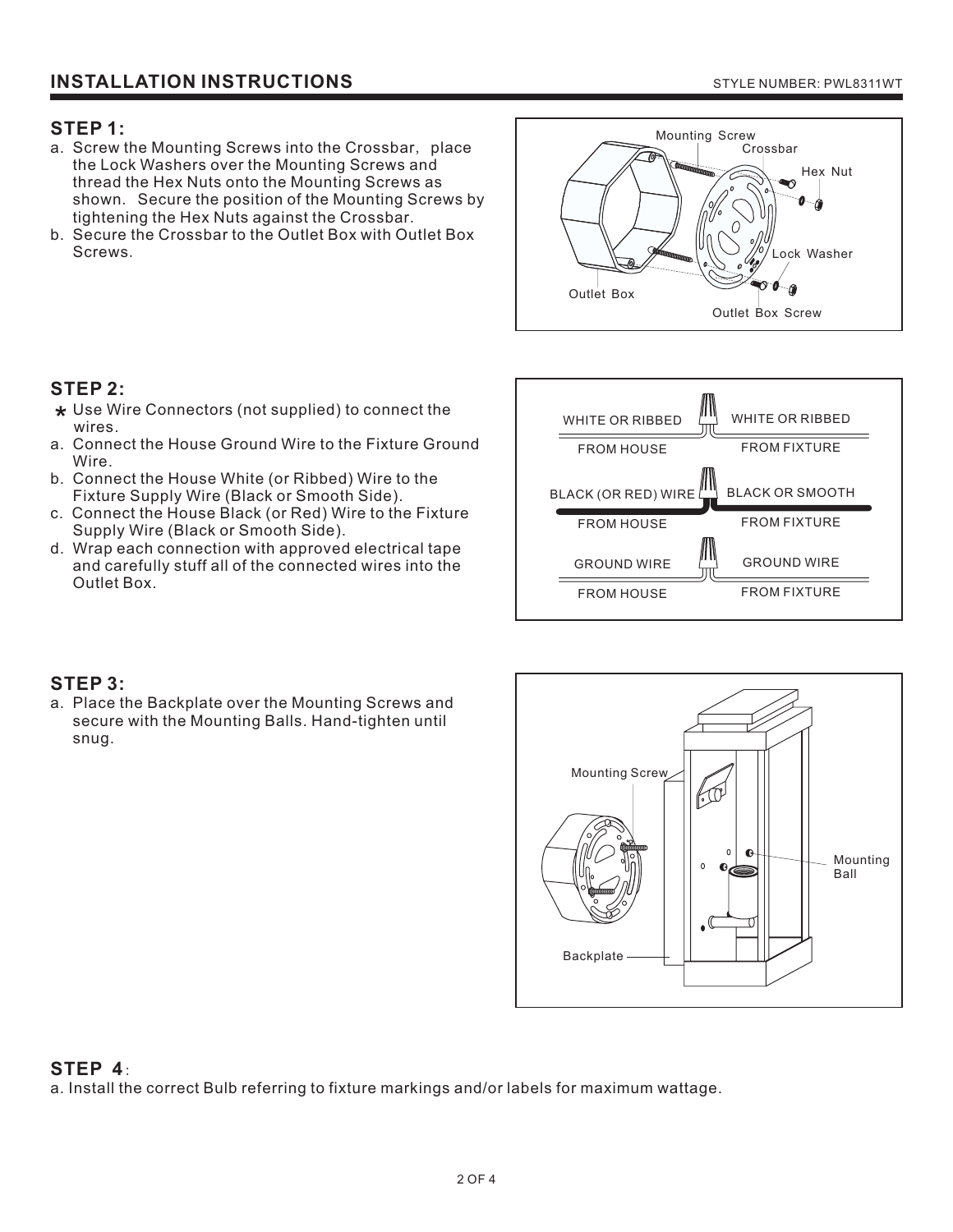#### **STEP 5:**

a. Place the Shade inside of the Cage, seat on the Shade Holder. Line up the (2) Holes on Tabs and (2) Mounting Holes on the Backplate. Secure by threading the Lock Screws into the Mounting Holes. Hand-tighten until snug.



# **STEP 6:**

a. Refer to the following information for caulking instructions:



For assemble the MOUNTING BALLS, please note that you are required to apply a small amount of Silicone sealer to the threaded side of the MOUNTING BALLS and then install them onto the MOUNTING SCREWS.

With the OUTDOOR FIXTURE properly installed in accordance with supplied Assembly/installation instructions, proceed with caulking instructions below.

Note: Be sure EXTERIOR WALL SURFACE and FIXTURE BACKPLATE are free to dirt to caulking. Using EXTERIOR GRADE CAULK, start on one side of FIXTURE BACKPLATE and follow contour, were the FIXTURE BACKPLATE meets the EXTERIOR WALL SURFACE upward. Proceed to caulk over top of backplate and down other side. **DO NOT CAULK BOTTOM OF FIXTURE BACKPLATE** to ensure proper moisture drainage.